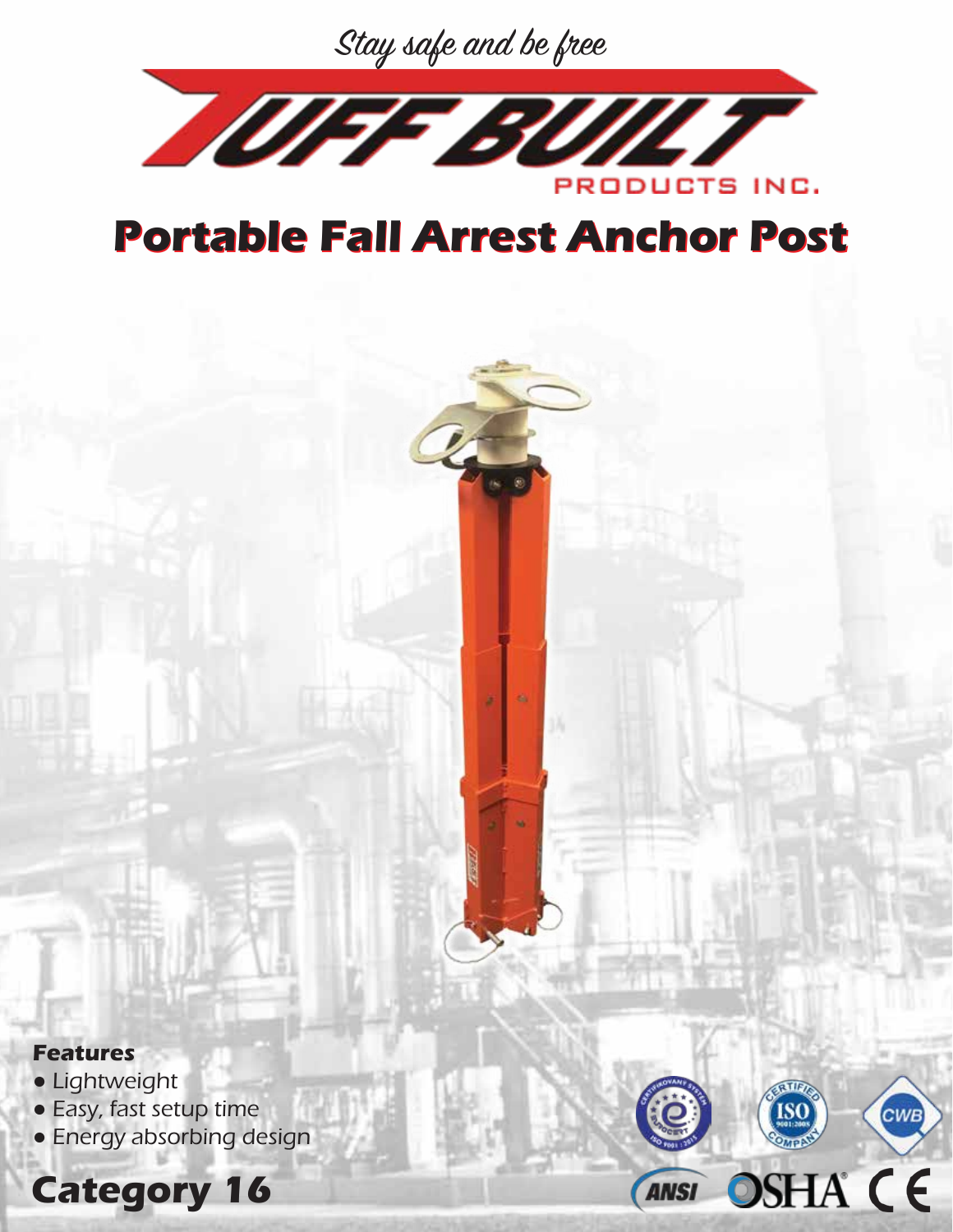Tuff Built's PRO-Series Portable Fall Arrest Structures are designed to anchor to various work surface mounted anchor points, including the Uni-Anchor style plates widely provided by other manufactures.





| Part # | <b>Description</b> | <b>Anchor Points</b> | <b>Height Max.</b><br>ft $(m)$ | <b>Height Collapsed</b><br>ft $(m)$ | Weight<br>Ibs (kgs) | <b>Price</b> |
|--------|--------------------|----------------------|--------------------------------|-------------------------------------|---------------------|--------------|
| 30147  | Tripost, PRO-2     |                      | 14'-3" (4.28)                  | $5'$ -11" (1.83)                    | 66 (30)             |              |
| 30137  | Tripost, PRO-3     |                      | $4' - 7''$ (1.39)              | $2' - 6'' (0.76)$                   | 33(15)              |              |

Designed for use on transformers or similar elevated surfaces, the PRO-3 Tripost ( PT# 30137) provides three separate fall protection-rated anchor points in a lightweight portable package that installs quickly without any tools.

## **Tripost Safe Working Zone**

Workers must stay within the Safe Working Zone while attached to the Tripost in accordance with the manufacturers instructions, to ensure protection as intended by the equippment.

Values shown assume the following conditions;

The work surface is at the same elevation as the surface to which the mounting base is installed.

Each worker weighs 310lbs or less, including all clothes, tools and accessories, and is connected to the post using a self retracting lifeline (SRL) with a Maximum Arrest Force (MAF) rating of 900 lbs (4 kN) or less.

For applications not with the parameters given above please contact your supplier / distrubutor for additional options.





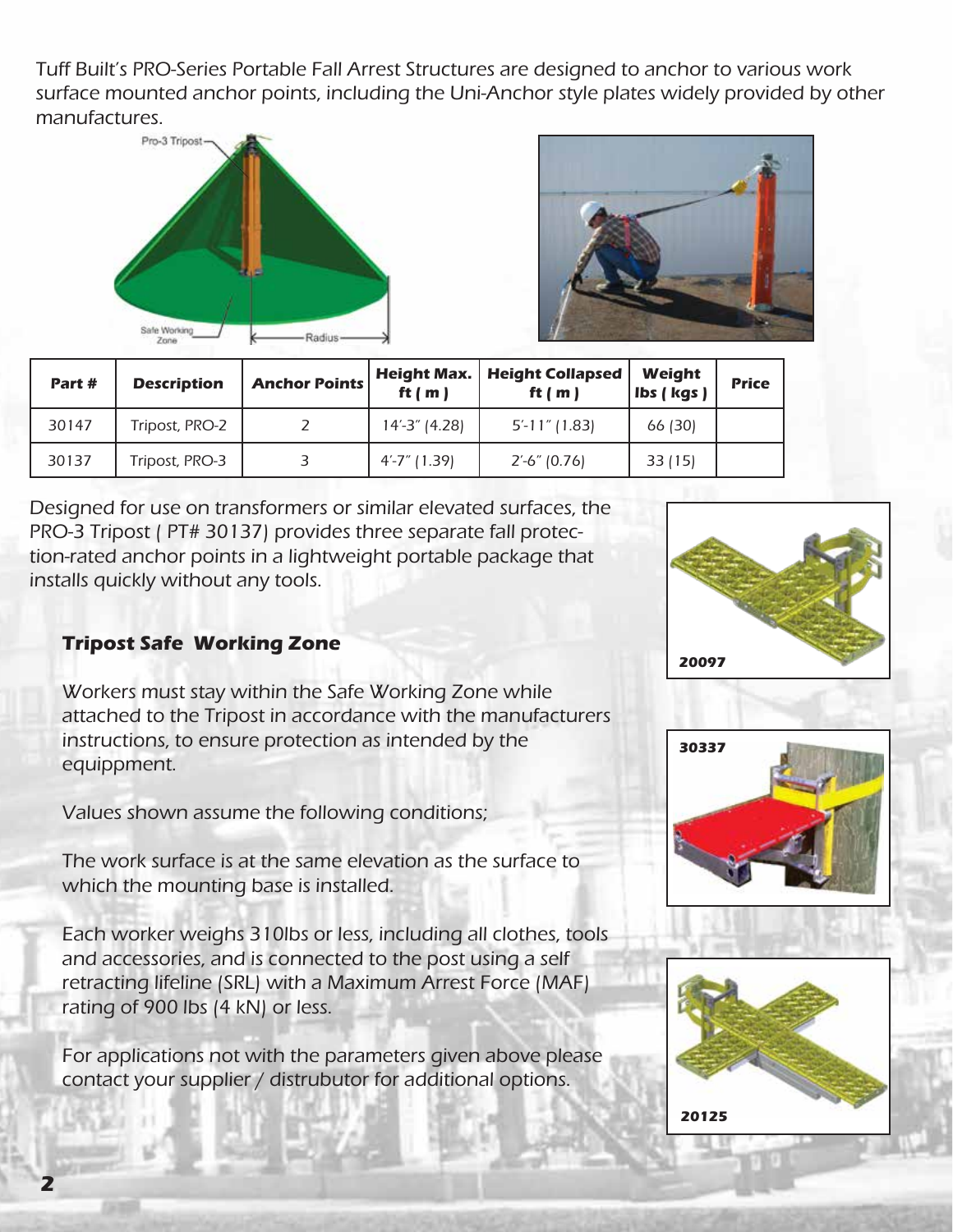| Part# | <b>Description</b>                                          | <b>Finish</b>            | Weight<br>Ibs (kgs) | <b>Price</b> |
|-------|-------------------------------------------------------------|--------------------------|---------------------|--------------|
| 30139 | <b>Base Bolt on Tripost</b>                                 | $CS-500$                 | 10.3(4.7)           |              |
| 30144 | Base Weld on Tripost                                        | <b>Plain Steel</b>       | 10.3(4.7)           |              |
| 30130 | Base Analog Weld on Fall Arrest Post                        | <b>Plain Steel</b>       | 9.3(4.2)            |              |
| 30140 | <b>Base Tripost for Analog Base</b>                         | $CS-500$                 | 16.2(7.4)           |              |
| 30248 | Base Analog Weld on Fall Arrst Post w/ tied off anchor      | <b>Plain Steel</b>       | 10.2(4.6)           |              |
| 30284 | Base Weld on Tripost w/ tied off anchor (1)                 | <b>Plain Steel</b>       | 10.9(4.9)           |              |
| 30285 | Base Weld on Tripost w/ tied off anchors (3)                | <b>Plain Steel</b>       | 12.4(5.6)           |              |
| 30287 | <b>Tripost Davit Arm Assembly</b>                           | $CS-500$                 | 14.0(6.4)           |              |
| 30149 | Base Tripost Mount for Proman Base                          | $CS-500$                 | 12.2(5.5)           |              |
| 30184 | Base Tripost Mount for Trench Plate (1.25 coil Thread)      | $CS-500$                 | 37.0 (16.8)         |              |
| 30337 | Pole Stand (7.50 to 36.00)                                  | $\overline{\phantom{a}}$ | 12.5(5.6)           |              |
| 30344 | Add-onStep for Pole Stand                                   |                          | 4.0(1.8)            |              |
| 20097 | Package, Pole Stand Assembly (30337 X1, 30344 X2)           |                          | 23.0 (10.4)         |              |
| 20125 | Package, Pole Stand Assembly (30418 X1, 30344 X2, 30419 X1) |                          | 23.0 (10.4)         |              |